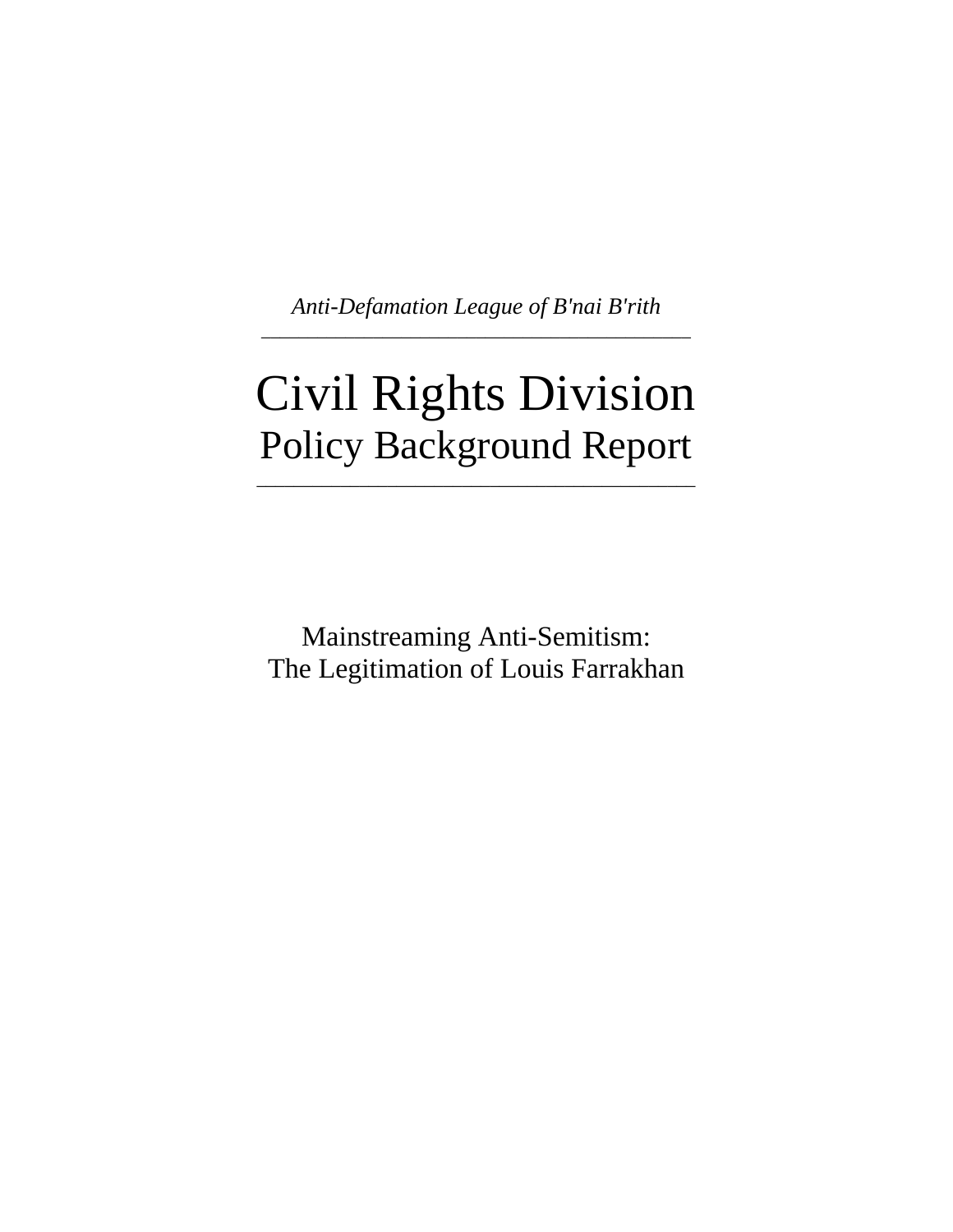# **Mainstreaming Anti-Semitism: The Legitimation of Louis Farrakhan**

 Minister Louis Farrakhan, leader of the Nation of Islam (NOI) and long a voice of religious intolerance and racial divisiveness in this country, has recently attained a new level of acceptance among certain mainstream Black organizations and leaders. His "legitimation" has been reflected most notably by his participation last summer in the Parliament of the World's Religions, his obtaining federal funds for NOI's anti-AIDS efforts and the security services it has been providing at several federal housing projects, and his warm reception at the annual legislative meeting of the Congressional Black Caucus (CBC) last fall.

 The Anti-Defamation League is under no illusion that Farrakhan has seen the error of his ways. However, at a time when the black community in this country is wrestling with a desperate crisis situation in our inner cities--and when Farrakhan's NOI is arguably filling a void for that community at the same time it is seizing on the crisis atmosphere to foment anti-Semitism--the question has arisen as to whether ADL should maintain an uncompromising hard line in dealing with those who lend Farrakhan legitimacy, or whether the League should adopt more of a case-by-case approach. Does Farrakhan's acceptance by the mainstream Black community represent a new-found tolerance for anti-Semetism which ADL must fight with every weapon at our disposal? Or are we unnecessarily damaging Black-Jewish relations, underestimating the scope of the crisis in the black community, and playing into Farrakhan's hands by overreacting to him?

 This backgrounder has been prepared to assist ADL in assessing the possible consequences of the "legitimation of Louis Farrakhan" and in formulating an appropriate response.

#### **Background**

Consideration of the appropriate ADL response to the legitimation of Louis Farrakhan requires that it be place in context. The necessary context includes an appreciation of some previous Farrakhan activities and ADL responses.

 Although ADL's information bank on Louis Farrakhan dates back to his youth when he served under Malcolm X at the Nation of Islam's Harlem Mosque, Farrakhan first entered the consciousness of most American Jews when his anti-Semitic rhetoric prompted a storm of controversy during Jesse Jackson's 1984 campaign for President. Throughout the 1980's and into the 1990's, the leader of the Nation of Islam has continued to spout an obnoxious message laced with anti-Semitism to large gatherings on college campuses, to black audiences in the inner cities, and in NOI's publication "The Final Call." Among his more abhorrent statements have been assertions that "Hitler was a very great man," that "Jews are in control of the mass media," that Judaism is a "gutter religion," that "the presence of a state called Israel is an outlaw act," and that Jews are "sucking the blood of the black community." Predictably, ADL's reaction to Farrakhan's raw anti-Semitism has been to expose and condemn him in a steady stream of letters and reports.

 In 1989-90, Farrakhan occasionally toned his rhetoric down, and he intensified other efforts, such as a campaign against drugs and violence, which earned him a measure of respect from some city officials. For example, he received a key to the city of or similar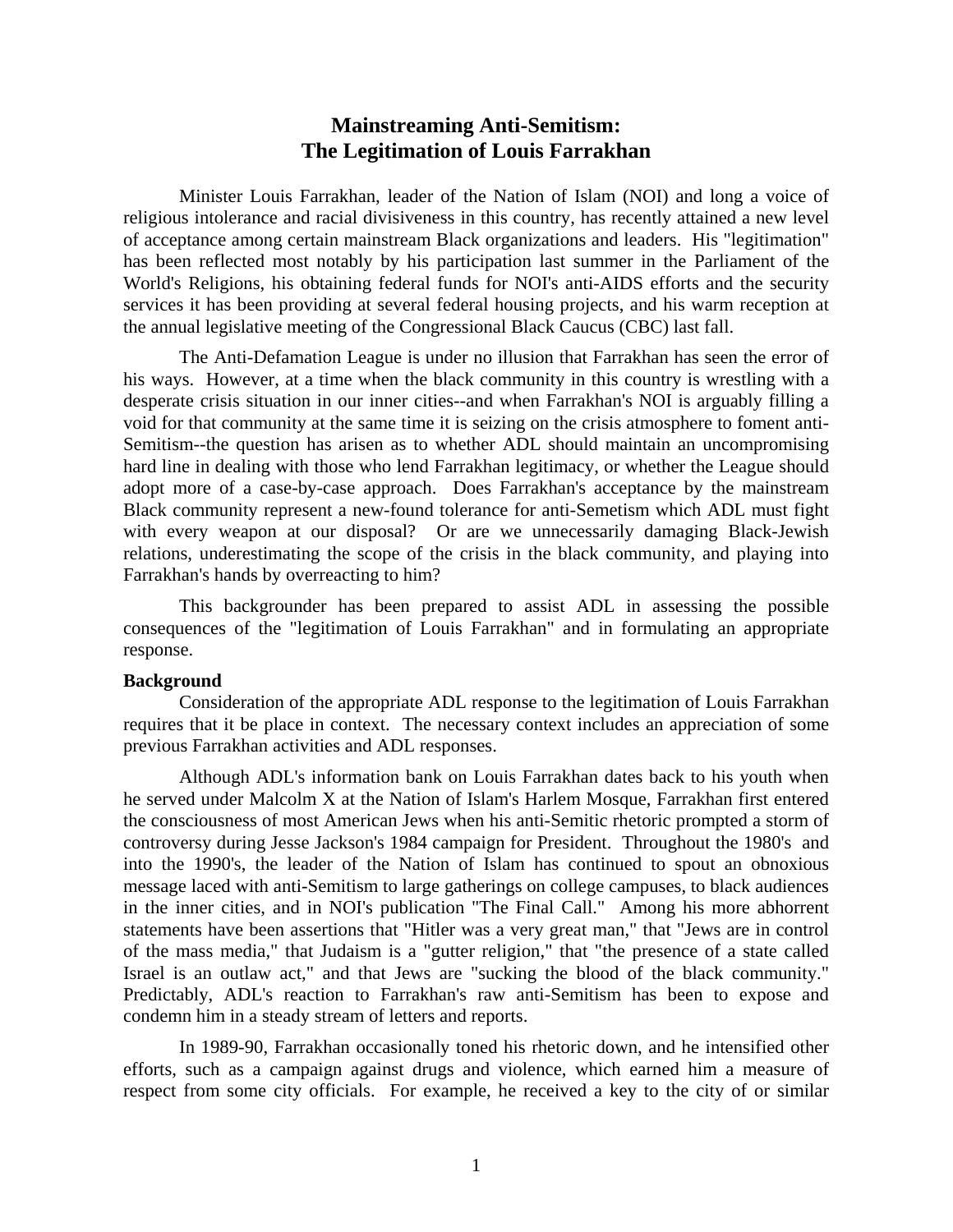commendation from a number of small and large cities, including Prairie View, TX, Tacoma, WA, Washington DC, and Philadelphia. Typical of ADL's response was a letter stating to the mayor of Prairie View that the League was appalled at his bestowing an honor on "an avowed racist and anti-Semite." The letter added "we expect much better from the mayor of Prairie View, and believe that an apology is in order."

 More recently, in pursuit of its work in the inner cities, Farrakhan's Nation of Islam has also sought and received federal funding to provide security in several violence-prone housing projects. ADL strongly protested the granting of funds to NOI in a series of letters to officials at the Department of Housing and Urban Development.

 In Washington, DC, NOI also received one grant of federal money for its anti-AIDS effort, and sought another for AIDS education directed at the black community. ADL objected vigorously, pointing out a July 1993 letter to Washington Mayor Sharon Pratt Kelly that:

"the Nation of Islam and Dr. Abdul Alim Muhammad (NOI's Minister of Health) are singularly unqualified to provide a public information campaign on the transmission and causes of AIDS/HIV ... because of their odious theories on the origins and causes of the disease. Dr. Abdul Alim Muhammad has publicly stated that he believes that Jewish doctors infected black babies in Africa with AIDS virus...

The Nation of Islam and its leaders have already launched their public education campaign on AIDS, and it is a conspiracy-laden message of hatred...

The government of our nation's capital should not put its stamp of approval on an organization so extreme and bigoted as the Nation of Islam. Awarding a contract to Dr. Muhammad to provide a mass media campaign on AIDS education would be the equivalent of providing taxpayer monies to David Duke to develop the District's diversity training program..."

 At various times in 1993, Farrakhan again started trying to soften his image. In the spring, he even made some overtures (of dubious effectiveness) to the Jewish community, for example by performing a Mendelssohn concerto on his violin at concerts in Winstom-Salem, NC and in Chicago and telling Chicago Sun-Times columnist Irv ("Kup") Kupcinet that he was "trying to undo with music what words have done."

 In the summer and fall of 1993, Farrakhan's efforts to win mainstream support met with some success. In August, he participated in the Parliament of the World's Religions which brought thousands of religious leaders from around the world to Chicago. In September, he was warmly welcomed at the annual legislative meeting of the Congressional Black Caucus (CBC). At the same meeting, he received an apology from the executive director of the NAACP, Benjamin Chavis, because he had not been invited to participate in the 30th anniversary march on Washington the month before.

 Has Farrakhan changed? According to an ADL review of his public statements in 1993, Farrakhan's rhetoric continued to reflect anti-Semitism except for those occasions when he was consciously making effort to be conciliatory. For example, around the same time he was participating in the Parliament of the World's Religions, he was telling the Baltimore Jewish Times: "Jews want everyone to bow down to them, and I ain't bowing down to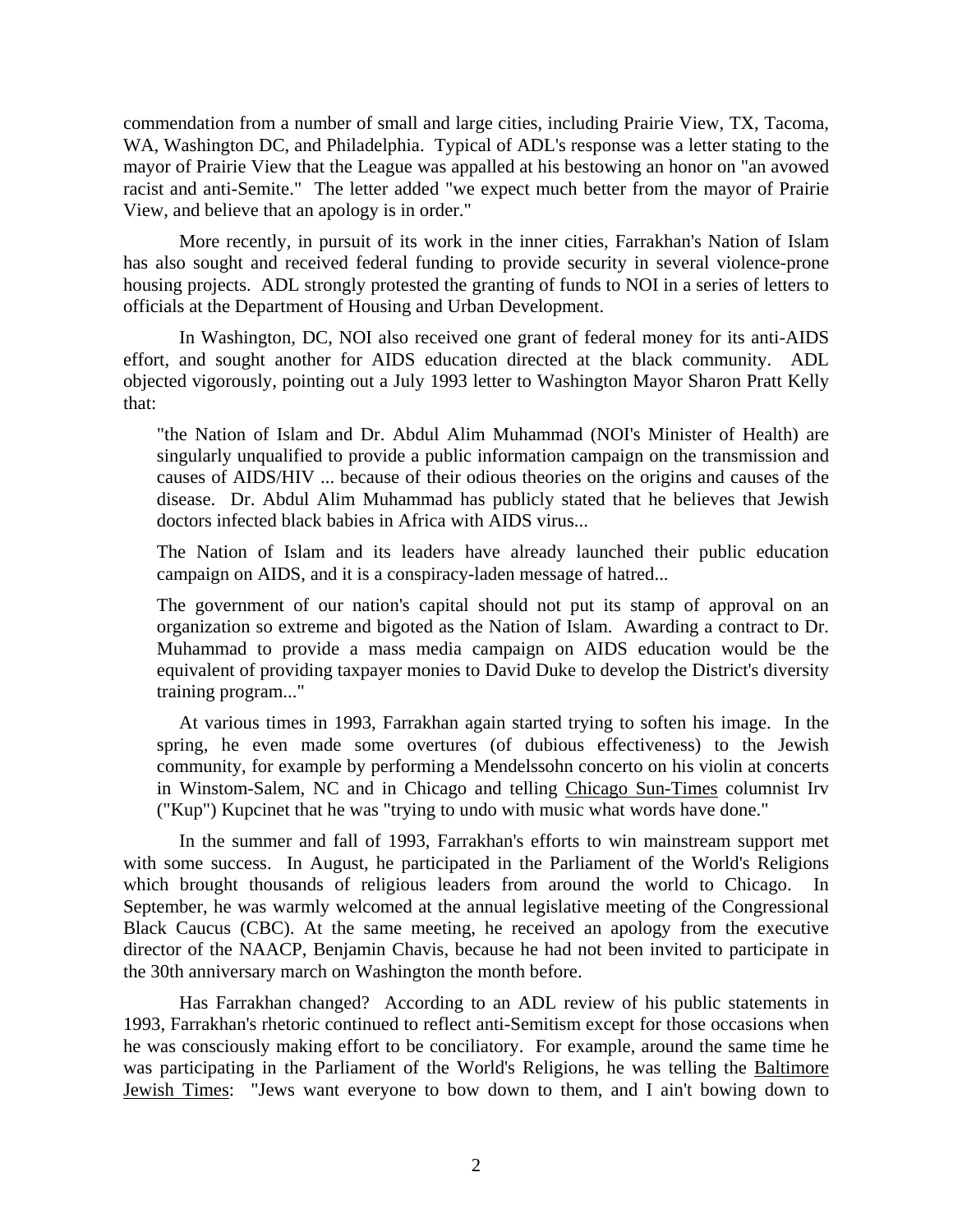nothing or nobody but G-d." In interviews, Farrakhan also attributed his exclusion from the 1993 march on Washington to Jewish influence, and blamed Jews for "controlling" black intellectuals, and black politicians.

 All the available evidence indicates that Louis Farrakhan has not suddenly renounced his antipathy towards Jews. However, he has become more conscious of his image, and more interested in pressing what the New York Times described as "the bounds of his acceptability."

### **The Dilemma**

 ADL's position on Farrakhan has been largely unyielding. As noted above, the League has been a harsh critic of officials who lend him credibility, and has strongly opposed his efforts to receive government funds. ADL, originally a sponsor of the Parliament of the World's Religions, withdrew from that event to protest his participation. While not objecting to Farrakhan's appearance on college campuses, the League has also urged university officials to distance themselves from him, to deny him formal university sponsorship, and to condemn his bigotry.

 However, since the Congressional Black Caucus entered its "covenant" with Farrakhan, the picture has become more complicated. ADL's initial reaction to the CBC's action was critical, but unlike the situation with NOI's application for funding to combat AIDS and the Parliament of World's Religions, the League has refrained from a full-fledged attack.

 The relationship the Congressional Black Caucus has established with Farrakhan and the Nation of Islam, and Farrakhan's acceptance by the NAACP and other "mainstream" Black leaders, pose fundamental questions for ADL. What does Farrakhan's acceptance by such groups signify for the future of Black-Jewish relations in general? How does the League continue to reject Farrakhan as unacceptable, and yet maintain longstanding and important relationships with the CBC, and NAACP, and other respected leaders in the black community who are no longer willing to ostracize the Nation of Islam? And, a point raised by James Besser, the respected political affairs correspondent for several Anglo-Jewish newspapers: does our relationship to a black community in crisis need to take on "a little more balance, with a little more empathy for the pain of the community, and a little less worrying about Mr. Farrakhan?"

 The remaining portion of this backgrounder will use the CBC-Farrakhan relationship as a jumping off point for a discussion of how ADL should react to the legitimation of Louis Farrakhan.

### **Farrakhan and the Congressional Black Caucus**

 The setting for the unplanned and apparently unexpected rapprochement between Louis Farrakhan and the Congressional Black Caucus was the CBC's annual legislative meeting--more specifically, a panel discussion on race and politics before 2,000 people in the Washington Convention Center. The Reverend Jesse Jackson described the group's warm welcome for Farrakhan, with whom he said he had been reconciled for some time, as part of a quest for "operational unity" by some of the nation's top black political and civil rights leaders, whom have long been envious of Farrakhan's ability to reach large enthusiastic black audiences.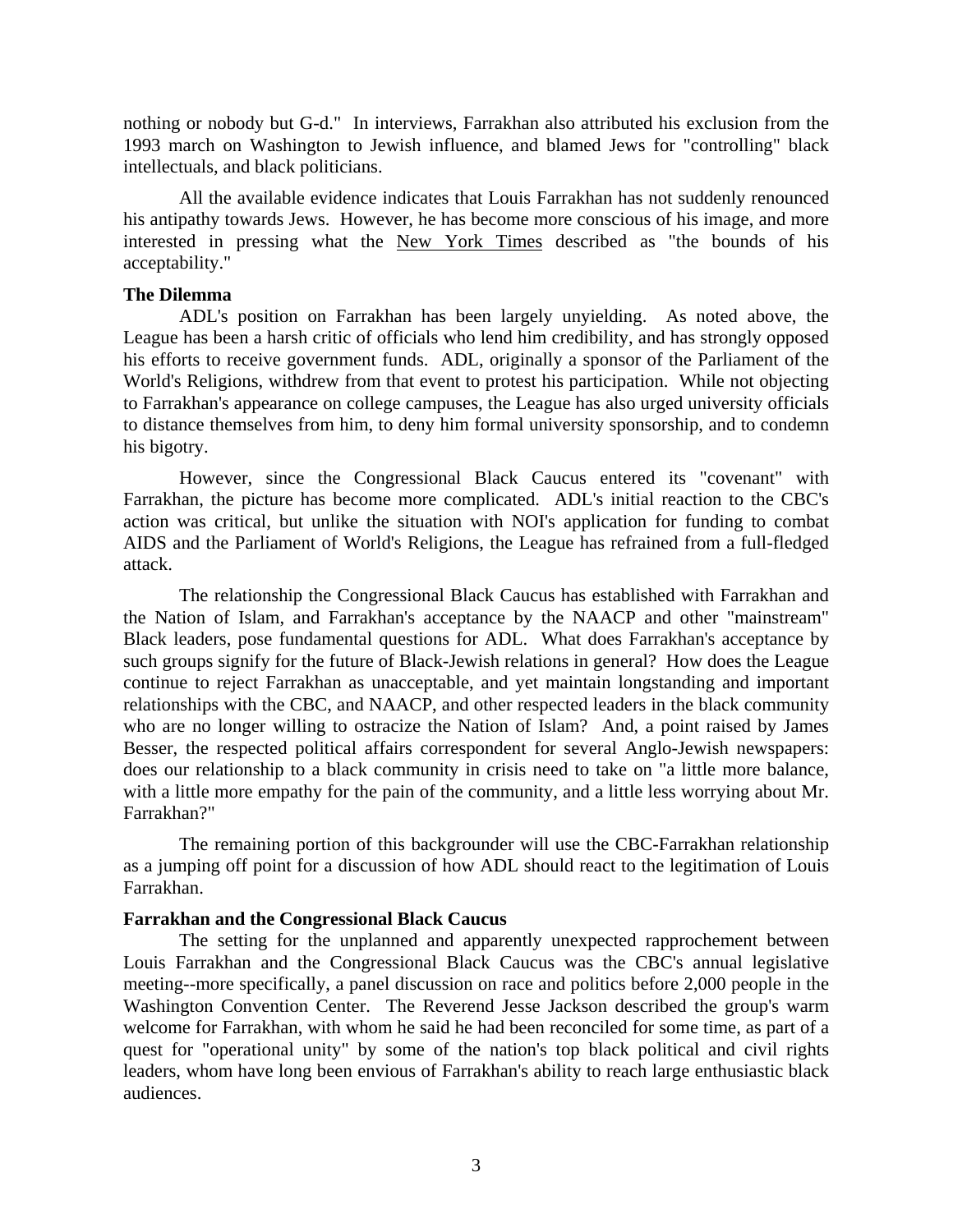At the CBC meeting, the NAACP's Ben Chavis raised the subject of Farrakhan and the Nation of Islam, stating "We need to work together. There is no one single answer to our predicament." Chavis sought to smooth his relations with Farrakhan, saying it was "a mistake for the organizers of August's 30th anniversary march on Washington to have excluded him.

 To this, Farrakhan responded, to cheers: "A mistake is an unintentional departure from right. An error is an intentional departure from that which is correct. It was more than a mistake. It was an error."

 Chavis also expressed interest in meeting privately with the Nation of Islam leader to discuss a statement he published in "The Final Call" denouncing black leaders for "knuckling under to outside forces."

Farrakhan expressed eagerness for the private meeting Chavis proposed, saying:

 "When we have this meeting in closed session, may we iron out whatever differences we may have and make a pledge to each other that we can say in public that we will never let somebody outside of our family determine what goes on inside our family. And we will tell those who wish to exclude a member of the family from participating with the family to keep their mouth out of our family business."

 Also at the CBC meeting, the CBC's Chairman, Representative Kweisi Mfume (D-MD), announced that the Black Caucus would "enter a covenant" with a number of organizations, including the Nation of Islam. He indicated a willingness to work together with NOI on legislative concerns, saying: "I just don't know how you can bring about change if you don't work with people that you don't agree with as well as those that you do agree with." Then, bringing the audience to its feet, Mfume added: "no longer will we allow people to divide us..."

 Referring to emotional exchanges between and among Chavis, Mfume, and Farrakhan and apparently spontaneous and unplanned CBC offer of reconciliation, syndicated columnist William Raspberry wrote: "It was, in fact, a stirring rhetorical moment. The problem, as black leaders acknowledged over the weekend (following the program), is that apart from differences in emphasis and approach for solving common problems, Farrakhan brings with him the baggage of anti-Semetism..."

#### **ADL's Initial Reaction**

 In crafting a response to the CBC's actions, ADL was well aware that the Caucus, which currently includes 39 members of the U.S. House of Representatives and one U.S. Senator, has a long history of solid support for Israel, and has worked closely with ADL and other Jewish organizations on civil rights and religious liberty issues. Its current Chairman, Congressman Mfume, has longstanding, close ties to the Baltimore Jewish community. Moreover, on many of the items on ADL's current Washington agenda, including support for legislation on hate crimes, religious accommodation, and aid to Israel, members of the CBC are natural allies who have worked closely with the Jewish delegation in Congress.

 Immediately following the CBC's meeting at which the covenant with Farrakhan was announced, ADL sent a letter to Representative Mfume asking for a clarification of the Caucus' position and a meeting to discuss the matter "before those who thrive on divisiveness" escalated the situation. In the letter National Chairman Melvin Salberg and National Director Abraham H. Foxman wrote: "while the Caucus has the right to unite with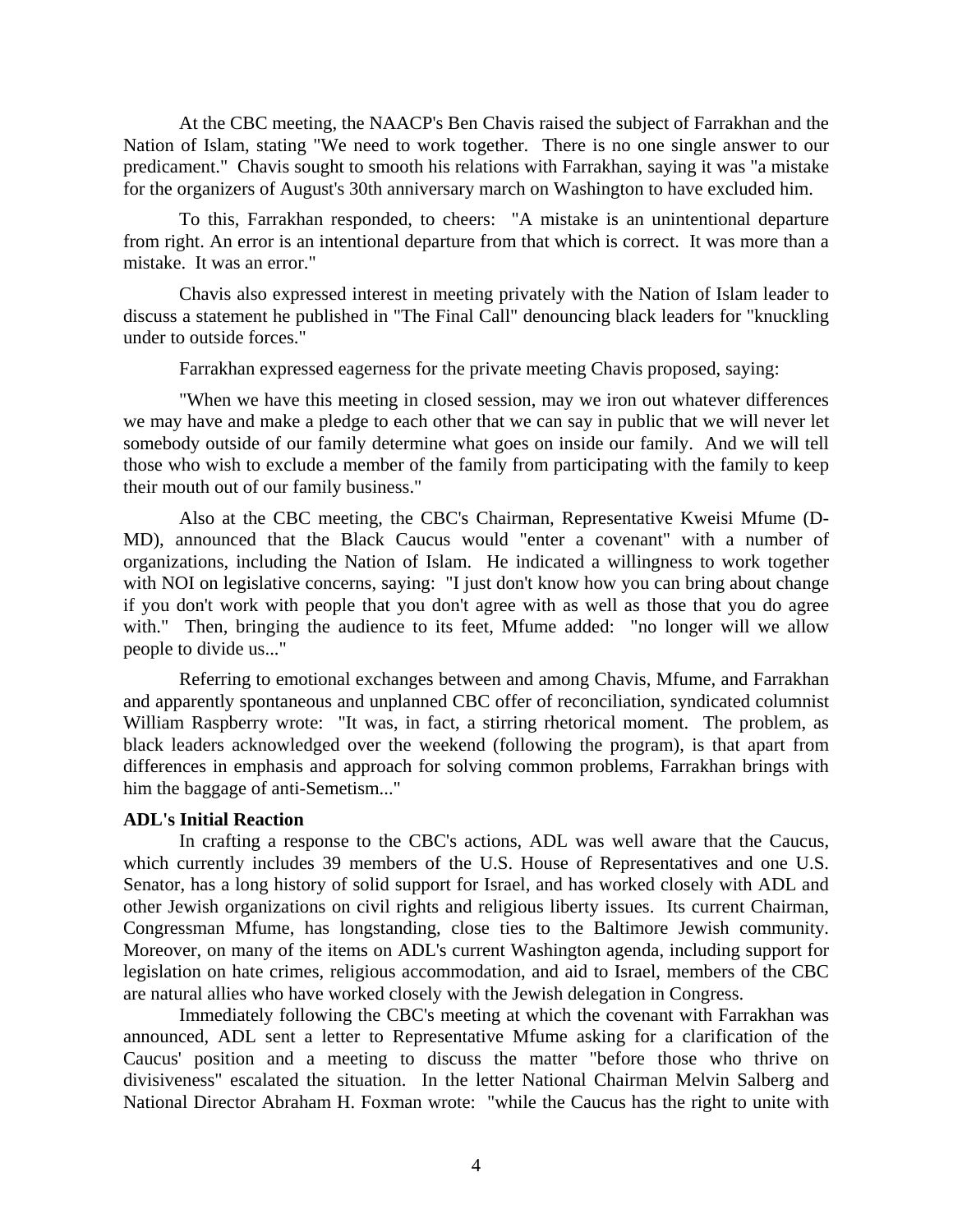whomever it pleases, associating with an avowed racist and anti-Semite erodes the moral fiber of your worthy mission."

 The ADL letter continued "the Caucus obviously has the right to set its own program and agenda, and your outreach will not deter us from cooperating on issues of mutual concern. However, we do reserve for ourselves, as Jews, the right to determine with whom we will join forces. We believe Minister Farrakhan's message of racial and religious bigotry is incompatible with everything the civil rights community represents."

 Shortly after the letter was sent, Mel Salberg, Abraham Foxman, and National Commissioner Barbara Balser, Chairman of ADL's National Community Service Committee, led a delegation which met with Representative Mfume in Washington and conveyed some of the same concerns in person. They indicated that ADL wished to continue to work with the CBC on issues of mutual concern, but would not work in a coalition with Farrakhan. Mfume indicated that the CBC had not actually embraced Farrakhan, but he did feel that there were issues, such as the twin problems of crime and drugs in the inner cities, on which the Nation of Islam had worked effectively and it would be beneficial for the CBC to work with them. Mfume expressed understanding for the League's concerns, and agreed to continue a dialogue.

 ADL's response to the CBC-Farrakhan "covenant" reflected neither an uncompromising hard line nor a concession. Rather, it was a nuanced position that took the agency's own priorities into account. However, it has raised some questions which make it an appropriate subject for further consideration. Now that Farrakhan has obtained a measure of legitimacy from the mainstream Black community, he is likely to push for more, and the questions for ADL will not get any easier.

 With all of this as necessary back-ground, the issue open for discussion is what strategy ADL should pursue in reacting to the "mainstreaming" of Louis Farrakhan. Should the League continue to react as we did previously in the case of HUD funding, AIDS funding, and the Parliament of the World's Religions, with an uncompromising hard line; or should we take a more nuanced position as we have with regard to the Congressional Black Caucus, and decide on a case-by-case what the appropriated reaction should be?

### **The Alternatives**

## **I. The hard line approach**

This alternative is easy to summarize:

Louis Farrakhan is a bigot and an anti-Semite, and we should do nothing which contributes in any way to his campaign for legitimacy. Indeed, it is not enough to question the judgment of those who deal with him or give him legitimacy. ADL has a right to expect and to demand that any organization or individual genuinely committed to the fight against bigotry and anti-Semitsm turn a cold shoulder to Farrakhan. Unless and until they do, there can be no business as usual. Would they not have a similar reaction if we reached out to a Tom Metzger or a David Duke because of a supposed common interest?

 Any reaction other than an uncompromising hard line leads down the proverbial slippery slope. Once a message is sent that it is acceptable, under certain limited circumstances or in certain special contexts, to deal with an anti-Semite, the taboo is broken. Society becomes desensitized--it is happening already--and what was once unacceptable becomes commonplace.